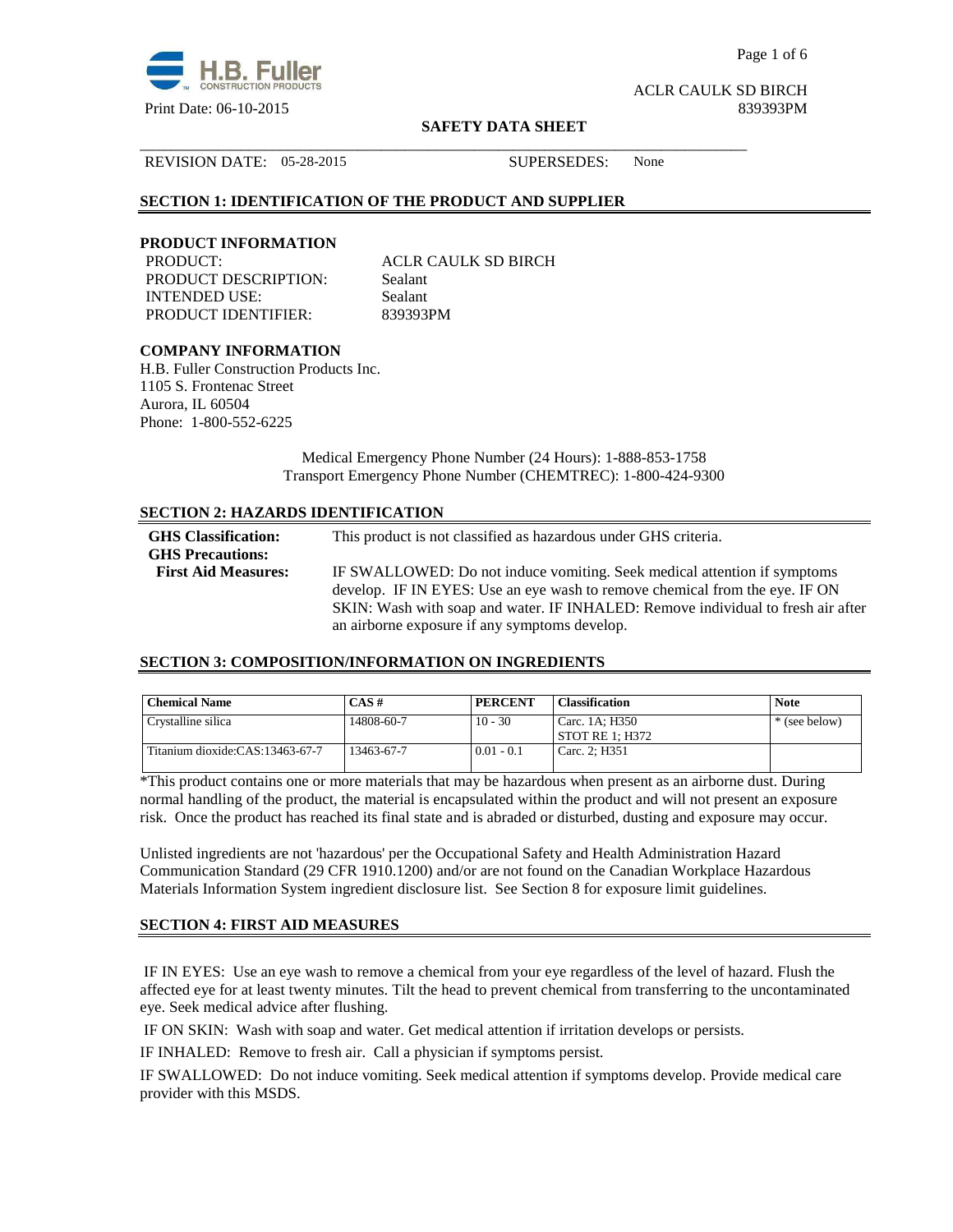

# ACLR CAULK SD BIRCH

#### **SAFETY DATA SHEET**

\_\_\_\_\_\_\_\_\_\_\_\_\_\_\_\_\_\_\_\_\_\_\_\_\_\_\_\_\_\_\_\_\_\_\_\_\_\_\_\_\_\_\_\_\_\_\_\_\_\_\_\_\_\_\_\_\_\_\_\_\_\_\_\_\_\_\_\_\_\_\_\_\_\_\_\_\_\_

# **SECTION 5: FIRE FIGHTING MEASURES**

| EXTINGUISHING MEDIA:                          | Use water spray, foam, dry chemical or carbon dioxide.          |
|-----------------------------------------------|-----------------------------------------------------------------|
| UNUSUAL FIRE AND EXPLOSION HAZARDS:           | There is a possibility of pressure buildup in closed containers |
|                                               | when heated. Water spray may be used to cool the containers.    |
| SPECIAL FIRE FIGHTING INSTRUCTIONS:           | Persons exposed to products of combustion should wear self-     |
|                                               | contained breathing apparatus and full protective equipment.    |
| HAZARDOUS COMBUSTION PRODUCTS:                | Carbon dioxide, Carbon monoxide                                 |
|                                               |                                                                 |
| <b>SECTION 6: ACCIDENTAL RELEASE MEASURES</b> |                                                                 |

| <b>SPECIAL PROTECTION:</b>   | No adverse health effects expected from the clean-up of spilled material. |
|------------------------------|---------------------------------------------------------------------------|
|                              | Follow personal protective equipment recommendations found in             |
|                              | Section 8 of this MSDS.                                                   |
| <b>METHODS FOR CLEAN-UP:</b> | Avoid creating dusts. Cover material with absorbent and moisten and       |
|                              | collect for disposal.                                                     |
|                              | Dike if necessary, contain spill with inert absorbent and transfer to     |
|                              | containers for disposal. Keep spilled product out of sewers, watersheds,  |
|                              | or water systems.                                                         |

Transport Emergency Phone Number (CHEMTREC): 1-800-424-9300

# **SECTION 7: HANDLING AND STORAGE**

Handling: No special handling instructions due to toxicity. Avoid breathing material.

Storage: Store in a cool, dry place.Protect from freezing Consult the Technical Data Sheet for specific storage instructions.

# **SECTION 8: EXPOSURE CONTROLS/PERSONAL PROTECTION**

# **EXPOSURE LIMITS:**

| <b>Chemical Name</b> | <b>Note</b>        | <b>ACGIH EXPOSURE LIMITS</b>            | <b>OSHA PEL</b>                                                                                                                                    |
|----------------------|--------------------|-----------------------------------------|----------------------------------------------------------------------------------------------------------------------------------------------------|
| Calcium carbonate    | $*$ (see<br>below) | No data available.                      | 15 mg/m3 TWA (total dust); $5 \text{ mg/m}$ 3 TWA<br>(respirable fraction)                                                                         |
| Crystalline silica   | $*$ (see<br>below) | $0.025$ mg/m3 TWA (respirable fraction) | $((250)/(%SiO2 + 5)$ mppcf TWA<br>(respirable)); $((10)/(%SiO2 + 2)$ mg/m3<br>TWA (respirable)); $((30)/(%SiO2 + 2))$<br>$mg/m3$ TWA (total dust)) |

\*This product contains one or more materials that may be hazardous when present as an airborne dust. During normal handling of the product, the material is encapsulated within the product and will not present an exposure risk. Once the product has reached its final state and is abraded or disturbed, dusting and exposure may occur.

# **ENGINEERING CONTROL METHODS:**

| <b>VENTILATION:</b>     | Use local exhaust ventilation or other engineering controls to     |  |
|-------------------------|--------------------------------------------------------------------|--|
|                         | minimize exposures.                                                |  |
| <b>EYE PROTECTION:</b>  | Wear safety glasses when handling this product.                    |  |
| <b>SKIN PROTECTION:</b> | Not normally required. Wear chemically resistant gloves to prevent |  |
|                         | prolonged or repeated contact.                                     |  |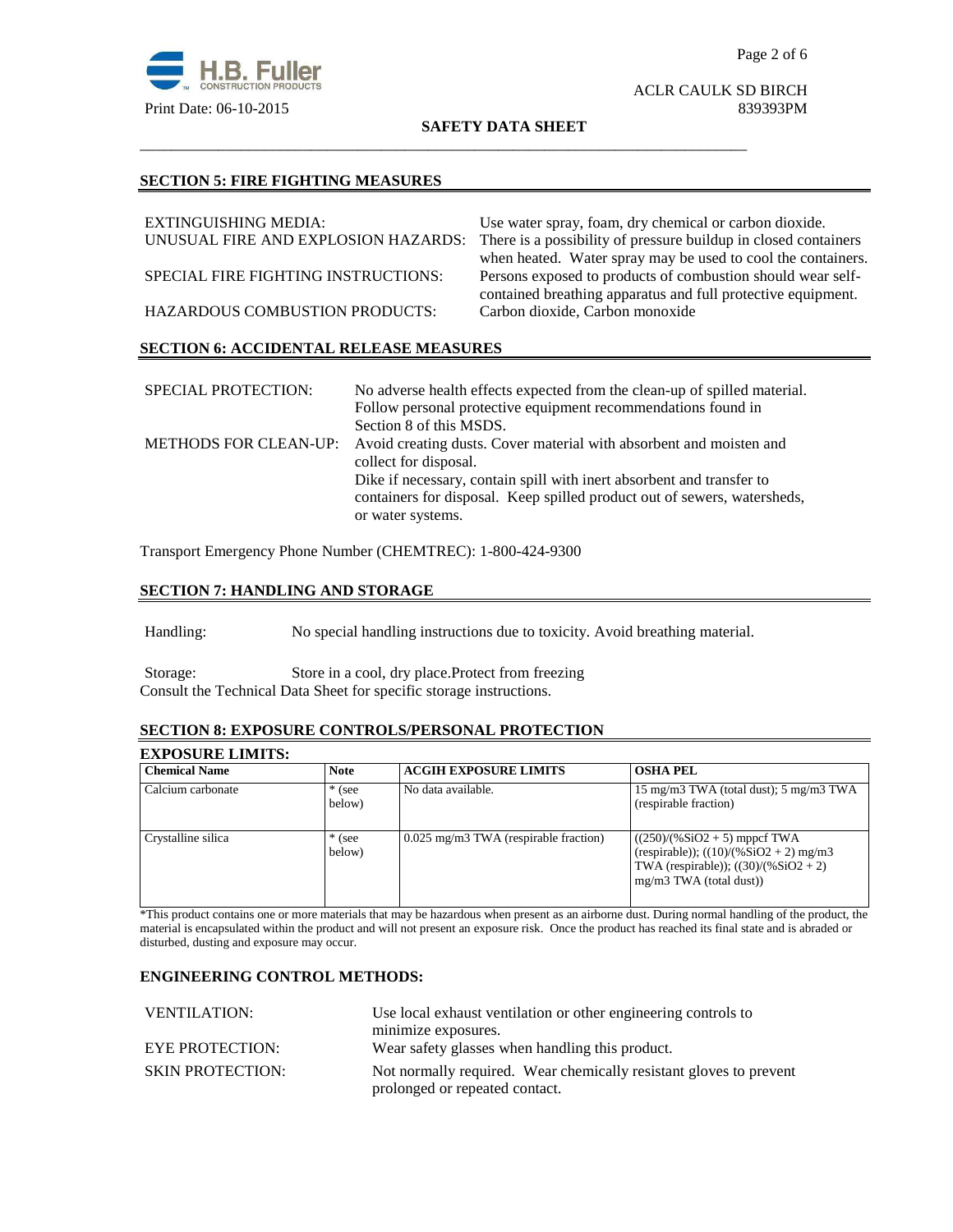Page 3 of 6



ACLR CAULK SD BIRCH

# **SAFETY DATA SHEET**

| GLOVES:                        | Not normally required. Use nitrile gloves if conditions warrant.                                                                                                                                                                                                                                                                                                                                    |
|--------------------------------|-----------------------------------------------------------------------------------------------------------------------------------------------------------------------------------------------------------------------------------------------------------------------------------------------------------------------------------------------------------------------------------------------------|
| <b>RESPIRATORY PROTECTION:</b> | Respiratory protection may be required to avoid over exposure when<br>handling this product. Use a respirator if general room ventilation is<br>not available or sufficient to eliminate symptoms. NIOSH approved<br>air purifying respirator with dust/mist filter.<br>Respirators should be selected by and used following requirements<br>found in OSHA's respirator standard (29 CFR 1910.134). |

# **SECTION 9: PHYSICAL AND CHEMICAL PROPERTIES**

| PHYSICAL STATE:                                | Semi-solid                   |
|------------------------------------------------|------------------------------|
| COLOR:                                         | Beige                        |
| ODOR:                                          | Neutral                      |
| <b>ODOR THRESHOLD:</b>                         | Not established              |
| $pH$ :                                         | 7.4                          |
| FREEZING/MELTING POINT (deg. C):               | Not established              |
| BOILING POINT (deg. C):                        | Not established              |
| <b>FLASH POINT:</b>                            | Non flammable                |
| EVAPORATION RATE:                              | Not established              |
| FLAMMABILITY:                                  | Not a flammable solid or gas |
| UPPER EXPLOSIVE LIMIT (% in air):              | Not established              |
| LOWER EXPLOSIVE LIMIT (% in air):              | Not established              |
| VAPOR PRESSURE (mm Hg):                        | Not established              |
| <b>VAPOR DENSITY:</b>                          | Not established              |
| WEIGHT PER GALLON (lbs.):                      | 13.25                        |
| <b>SPECIFIC GRAVITY:</b>                       | 1.590                        |
| <b>SOLUBILITY:</b>                             | Not established              |
| <b>OCTANOL/WATER COEFFICIENT:</b>              | Not established              |
| <b>AUTOIGNITION TEMPERATURE:</b>               | Not established              |
| DECOMPOSITION TEMPERATURE:                     | Not established              |
| VISCOSITY:                                     | No data available.           |
| SOLIDS (% by weight):                          | 81.2                         |
| VOC, weight percent                            | 0.60                         |
| VOC, U.S. EPA Method 24, less water and exempt | 12g/liter of material        |
| solvents (theoretically determined)            |                              |
|                                                |                              |

# **SECTION 10: STABILITY AND REACTIVITY**

| STABILITY:                                                        | Stable under normal conditions. |
|-------------------------------------------------------------------|---------------------------------|
| CHEMICAL INCOMPATIBILITY:                                         | Not established                 |
| HAZARDOUS POLYMERIZATION:                                         | Will not occur.                 |
| HAZARDOUS DECOMPOSITION PRODUCTS: Carbon monoxide, carbon dioxide |                                 |

# **SECTION 11: TOXICOLOGICAL INFORMATION**

| <b>Component Toxicity / Toxicology Data:</b> |                           |  |
|----------------------------------------------|---------------------------|--|
| <b>COMPONENT NAME</b>                        | <b>LD50/LC50</b>          |  |
| Calcium carbonate                            | ORAL LD50 RAT 6,450 MG/KG |  |
| Crystalline silica                           | ORAL LD50 RAT 500 MG/KG   |  |
| Water                                        | ORAL LD50 RAT > 90 ML/KG  |  |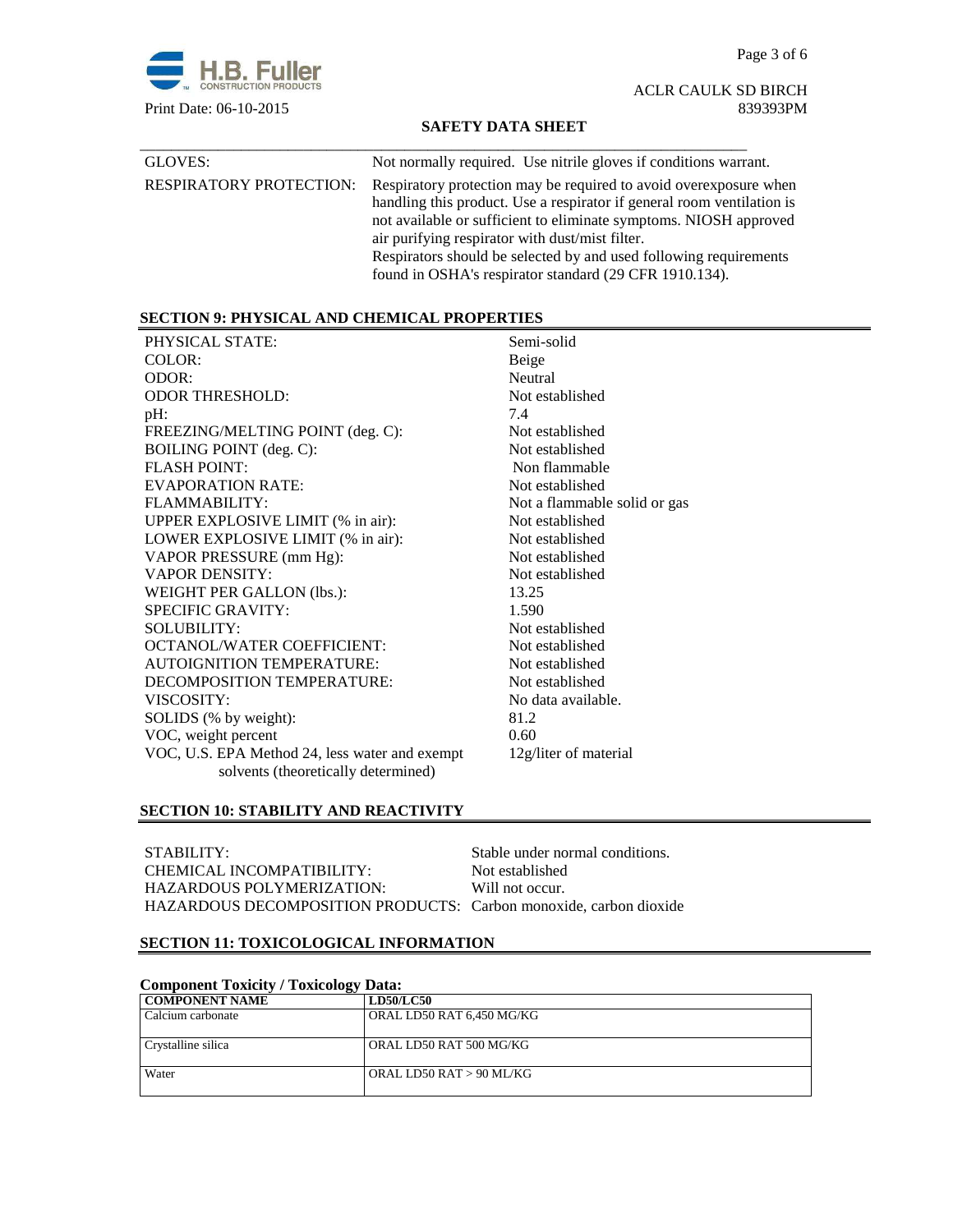

# **SAFETY DATA SHEET**

Page 4 of 6

ACLR CAULK SD BIRCH

# **This product is a mixture. Unless noted, the information below is based on components.**

\_\_\_\_\_\_\_\_\_\_\_\_\_\_\_\_\_\_\_\_\_\_\_\_\_\_\_\_\_\_\_\_\_\_\_\_\_\_\_\_\_\_\_\_\_\_\_\_\_\_\_\_\_\_\_\_\_\_\_\_\_\_\_\_\_\_\_\_\_\_\_\_\_\_\_\_\_\_

Skin corrosion / irritation: Can cause minor skin irritation, defatting, and dermatitis.

Serious eye damage / irritation :Can cause minor irritation, tearing and reddening.

Respiratory / skin sensitization: No data available.

Germ cell mutagenicity: No data available.

Carcinogenicity: Contains a material that may cause cancer.

Reproductive toxicity: No data available.

Specific target organ toxicity-single exposure:No data available.

Respiratory irritation / Narcotic effects: No data available.

Specific target organ toxicity-repeated exposure:No data available.

Target organs potentially affected by exposure: Lungs

Aspiration hazard: No data available.

Medical Conditions Aggravated by Exposure: Lung disease

# **SECTION 12: ECOLOGICAL INFORMATION**

OVERVIEW: No ecological information available for this product. MOBILITY: No data available. PERSISTENCE: No data available. BIOACCUMULATION: No data available.

**This product has not been tested for ecological effects. Relevant information for components is listed below:** 

| Component:         | <b>Ecotoxicity values:</b>       |
|--------------------|----------------------------------|
| No data available. | <b>Acute Toxicity (Fish):</b>    |
|                    | <b>Acute Toxicity (Daphnia):</b> |
|                    | <b>Acute Toxicity (Algae):</b>   |

## **SECTION 13: DISPOSAL CONSIDERATIONS**

To the best of our knowledge, this product does not meet the definition of hazardous waste under the U.S. EPA Hazardous Waste Regulations 40 CFR 261. Solidify and dispose of in an approved landfill. Consult state, local or provincial authorities for more restrictive requirements.

## **SECTION 14: TRANSPORT INFORMATION**

Consult Bill of Lading for transportation information.

| US DOT: | <b>NOT REGULATED</b> |
|---------|----------------------|
| IATA:   | <b>NOT REGULATED</b> |

# **SECTION 15: REGULATORY INFORMATION**

# **INVENTORY STATUS**

| U.S. EPA TSCA:     | This product is in compliance with the Toxic Substances Control Act's |  |
|--------------------|-----------------------------------------------------------------------|--|
|                    | Inventory requirements.                                               |  |
| CANADIAN CEPA DSL: | The components of this product are included on the DSL or are exempt  |  |
|                    | from DSL requirements.                                                |  |
| EUROPEAN REACH:    | As a result of the introduction of REACH into Europe, this product    |  |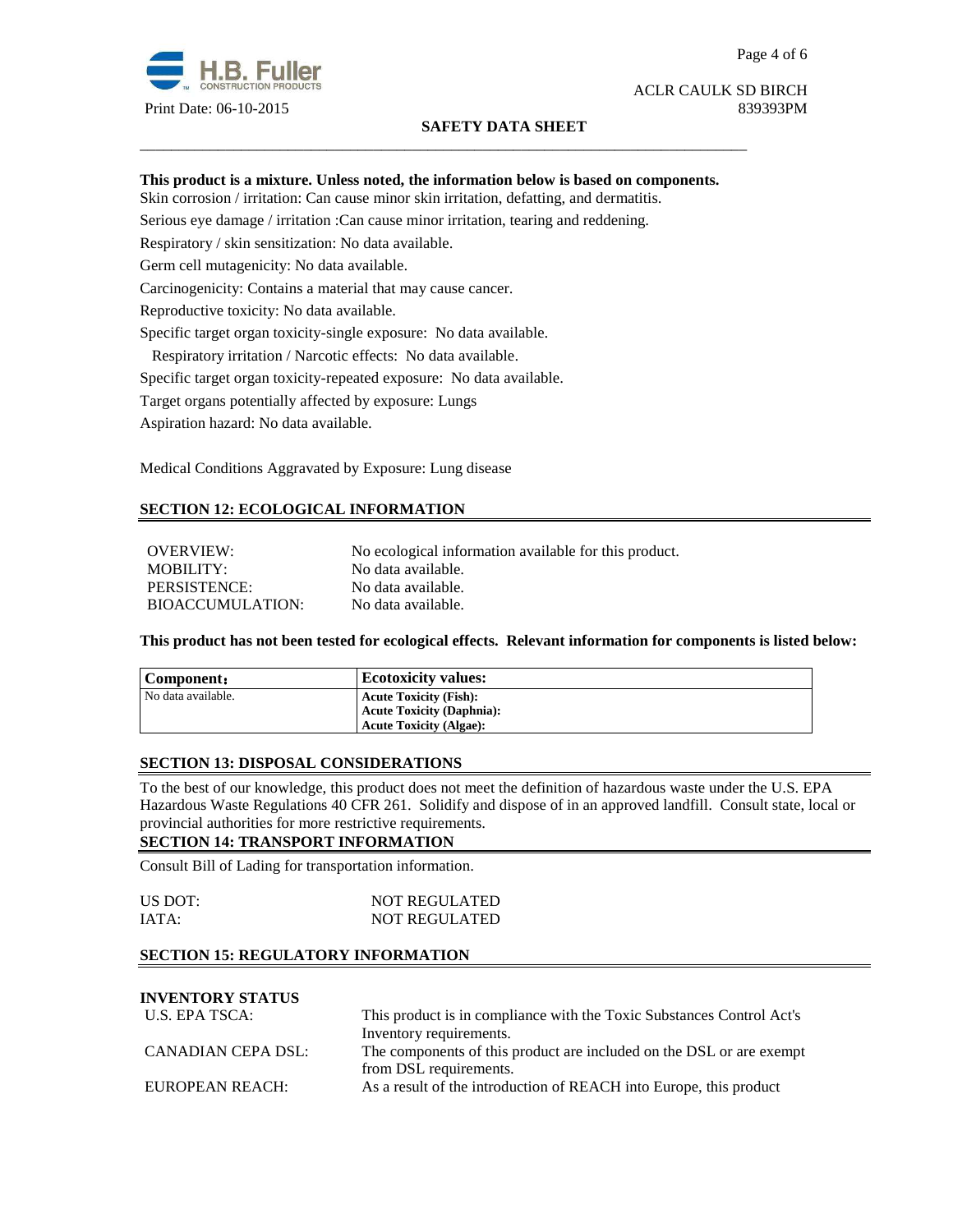

Page 5 of 6

# ACLR CAULK SD BIRCH

## **SAFETY DATA SHEET**

\_\_\_\_\_\_\_\_\_\_\_\_\_\_\_\_\_\_\_\_\_\_\_\_\_\_\_\_\_\_\_\_\_\_\_\_\_\_\_\_\_\_\_\_\_\_\_\_\_\_\_\_\_\_\_\_\_\_\_\_\_\_\_\_\_\_\_\_\_\_\_\_\_\_\_\_\_\_ cannot be imported into Europe unless the REACH requirements are met.

AUSTRALIA AICS: This product is in compliance with the Australian Inventory of Chemical Substances requirements.

If you need more information about the inventory status of this product call 651-236-5858.

This product may contain chemical substances that are regulated for export by various government agencies (such as the Environmental Protection Agency, the Bureau of Industry and Security, or the Drug Enforcement Administration, among others). Before exporting this product from the USA or Canada, we recommend you contact us at reg.request@hbfuller.com to request an export review.

#### FEDERAL REPORTING

EPA SARA Title III Section 313

Unless listed below, this product does not contain toxic chemical(s) subject to the reporting requirements of section 313 of Title III of the Superfund Amendments and Reauthorization Act of 1986 (SARA) and 40 CFR part 372. EPA has advised that when a percentage range is listed the midpoint may be used to fulfill reporting obligations. **Chemical Name**  $\qquad \qquad$   $\qquad \qquad$   $\qquad \qquad$   $\qquad \qquad$   $\qquad \qquad$   $\qquad \qquad$   $\qquad \qquad$   $\qquad \qquad$   $\qquad \qquad$   $\qquad \qquad$   $\qquad \qquad$   $\qquad \qquad$   $\qquad \qquad$   $\qquad \qquad$   $\qquad \qquad$   $\qquad \qquad$   $\qquad \qquad$   $\qquad \qquad$   $\qquad \qquad$   $\qquad \qquad$   $\qquad \qquad$   $\qquad \qquad$   $\qquad \qquad$ 

#### STATE REPORTING

Proposition 65, The Safe Drinking Water and Toxic Enforcement Act of 1986:

Unless listed below, this product does not contain known levels of any chemical known to the State of California to cause cancer or reproductive harm.

| <b>Chemical Name/List</b> |                       | CAS        | Percent        |
|---------------------------|-----------------------|------------|----------------|
| Ouartz                    | (Carcinogen)          | 14808-60-7 | $10 - 30$      |
| Titanium dioxide          | (Carcinogen)          | 13463-67-7 | $0.01 - 0.1$   |
| Carbon black              | (Carcinogen)          | 1333-86-4  | $0.001 - 0.01$ |
| Ethyl acrylate            | (Carcinogen)          | 140-88-5   | $< 10$ ppm     |
| Methanol                  | (Developmental toxin) | $67-56-1$  | $< 10$ ppm     |

# **Substances of Very High Concern (SVHC) Content:**

Unless listed below, this product does not contain SVHC's. tert-Octylphenol, ethoxylated

# **SECTION 16: OTHER INFORMATION**

SDS VERSION DATE: 05-28-2015

This Safety Data Sheet is prepared to comply with the United States Occupational Safety and Health Administration (OSHA) Hazard Communication Standard (29 CFR 1910.1200) and the Canadian Workplace Hazardous Materials Information System (WHMIS).

HMIS RATING: HEALTH -- 0 FLAMMABILITY -- 0 REACTIVITY -- 0 See SECTION 8: EXPOSURE CONTROLS/PERSONAL PROTECTION for personal protective equipment recommendations.

Prepared by: The Global Regulatory Department Phone: 651-236-5842

The information and recommendations set forth herein are believed to be accurate. Because some of the information is derived from information provided to H.B. Fuller Construction Products, Inc. from its suppliers, and because H.B. Fuller Construction Products, Inc. has no control over the conditions of handling and use, H.B. Fuller Construction Products, Inc. makes no warranty, expressed or implied, regarding the accuracy of the data or the results to be